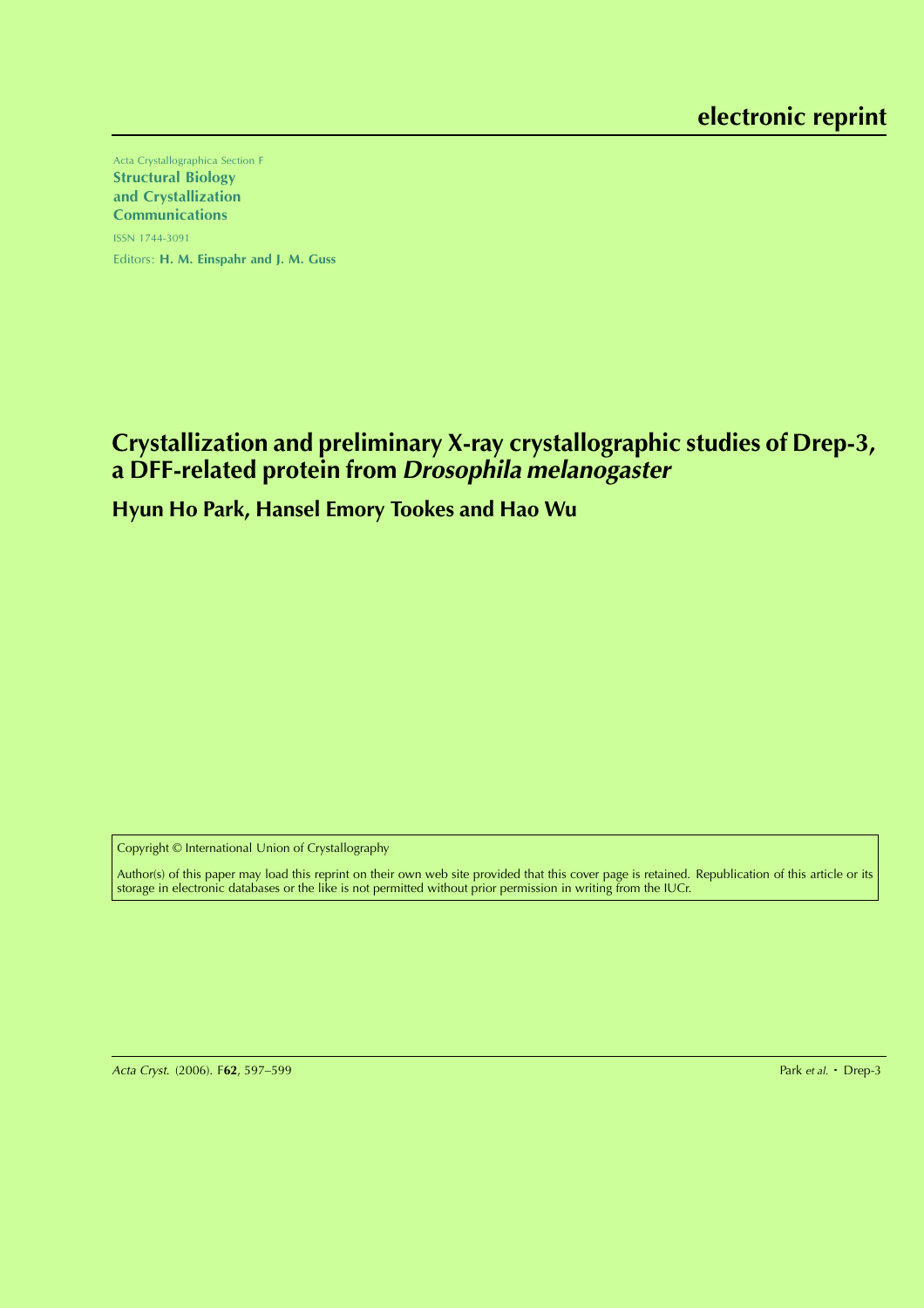Acta Crystallographica Section F Structural Biology and Crystallization Communications

ISSN 1744-3091

# Hyun Ho Park, Hansel Emory Tookes and Hao Wu\*

Department of Biochemistry, Weill Medical College and Graduate School of Medical Sciences of Cornell University, New York, NY 10021, USA

Correspondence e-mail: haowu@med.cornell.edu

Received 29 April 2006 Accepted 17 May 2006



 $\circ$  2006 International Union of Crystallography All rights reserved

# Crystallization and preliminary X-ray crystallographic studies of Drep-3, a DFF-related protein from Drosophila melanogaster

During apoptosis, DNA fragmentation is mainly mediated by the caspaseactivated DFF40 nuclease. DFF40 exists as a heterodimeric complex with its inhibitor DFF45. Upon apoptosis induction, DFF45 is cleaved by caspases to allow DFF40 activation. Drep-3 is a recently identified regulator of the DFF40 system in Drosophila melanogaster. Here, Drep-3 was expressed with a C-terminal His tag in Escherichia coli and the protein was purified to homogeneity. Multi-angle light-scattering analysis showed that Drep-3 is a homotetramer in solution. Native and selenomethionine-substituted Drep-3 proteins were crystallized at 293 K and X-ray diffraction data were collected to 2.8 and 3.0  $\AA$  resolution, respectively. The crystals belong to space group  $P2_12_12_1$ , with unit-cell parameters  $a = 56.9$ ,  $b = 125.4$ ,  $c = 168.7$  Å. The asymmetric unit is estimated to contain one homotetramer.

## 1. Introduction

Apoptosis is a process by which cells can be removed in response to various stimuli and plays pivotal roles in embryonic development, immune responses and tissue homeostasis (Jacobson et al., 1997). DNA fragmentation is one of the well known biochemical features of apoptotic cell death. It is mainly controlled by the heterodimeric DNA-fragmentation factor complex DFF40–DFF45 (also known as the CAD–ICAD complex). DFF40 is a caspase-activated endonuclease that can cleave naked and chromosomal DNA, whereas DFF45 is an inhibitor that can suppress the nuclease activity of DFF40. DFF45, which is also a molecular chaperone, assists the correct folding of DFF40 (Liu et al., 1997, 1999).

When effector caspases such as caspase-3 are activated by apoptotic stimuli, they cleave DFF45, leading to dissociation of DFF45 from its binding partner DFF40. The freed DFF40 then becomes active, moves to the nucleus and cleaves chromosomal DNAs (Liu et al., 1997; Sakahira et al., 1998). The N-terminal regions of DFF40 and DFF45 contain a conserved cell-death-inducing DFF45-like effector domain (CIDE-N) of around 80 residues that is involved in homotypic interactions between CIDE-N domain-containing proteins. The interaction between DFF40 and DFF45 also takes place through this CIDE-N domain.

Apoptotic DNA fragmentation is conserved among different species including Drosophila melanogaster and several homologous proteins of DFF40–DFF45 have been identified. Unlike in mammals, apoptotic DNA fragmentation in Drosophila is controlled by four DFF-related proteins known as Drep-1 (dICAD), Drep-2, Drep-3 and Drep-4 (dCAD) (Inohara & Nunez, 1999). All four proteins have a conserved CIDE-N domain that is important for CIDE-N–CIDE-N interactions. Drep-1 and Drep-4 are DFF45 and DFF40 homologues, respectively (Mukae et al., 2000). Drep-2 and Drep-3 are regulators of Drep-1.

Despite the highly conserved apoptotic machinery, the molecular mechanism of apoptotic DNA fragmentation in Drosophila has not been well elucidated. In addition, even though structures of several isolated CIDE-N domains are available (Lugovskoy et al., 1999; Zhou et al., 2001), there have been no reports on any structures of intact proteins with CIDE-N domains. It is therefore unclear how CIDE-N acts in the context of full-length proteins. To understand the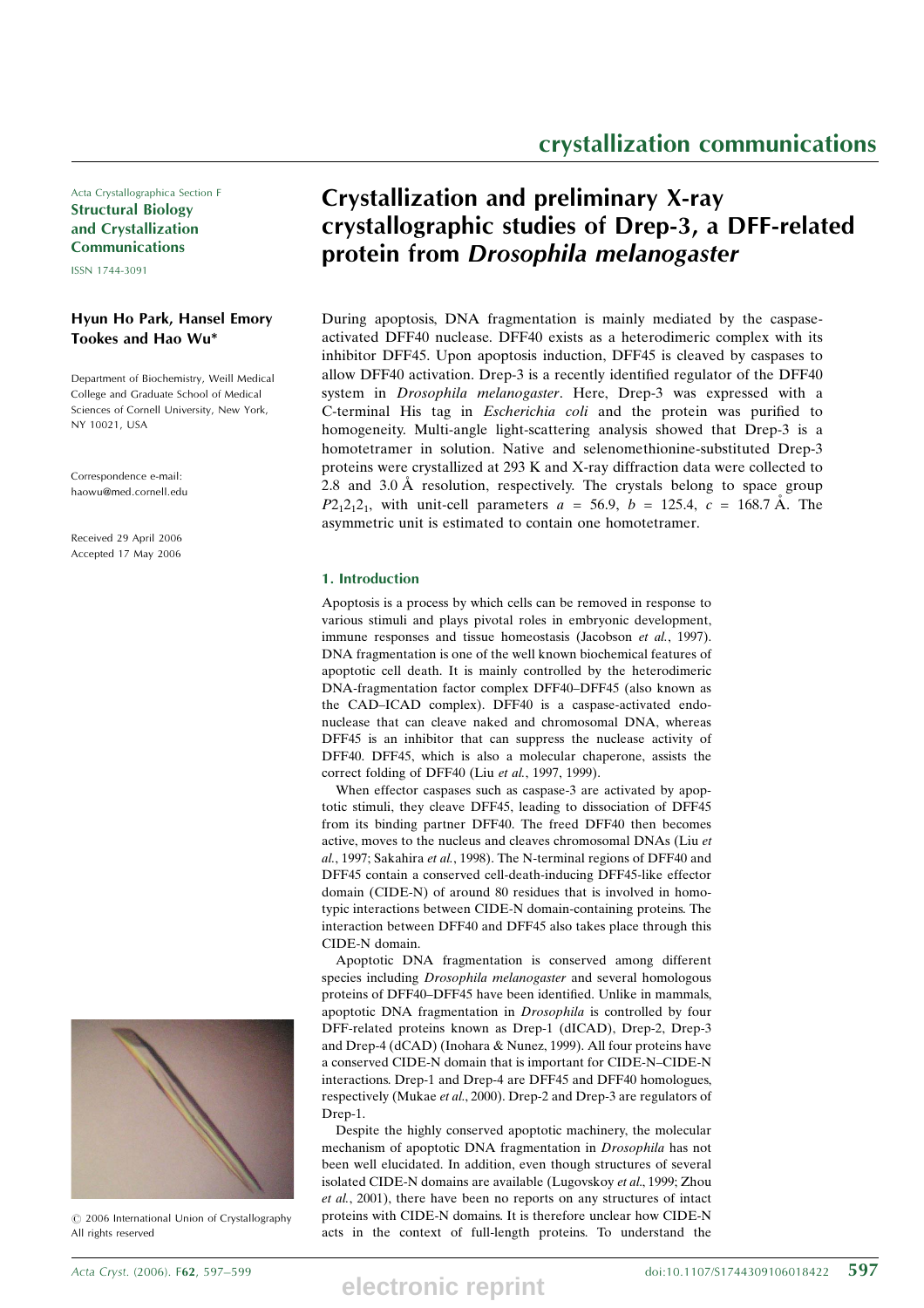# crystallization communications

controlling mechanism of apoptotic DNA fragmentation through DFF-related proteins in Drosophila, we expressed, purified and crystallized the full-length Drep-3 protein. Interestingly, unlike other DFF-related proteins, which have their CIDE-N domains at the N-terminal region, the CIDE-N domain of Drep-3 is in the middle of its sequence. An atomic structure of Drep-3 should enable us to further understand the controlling mechanism of apoptotic DNA fragmentation in D. melanogaster.

# 2. Materials and methods

### 2.1. Expression and purification

The construct for expression of full-length Drep-3 (1–266) was made as follows. The cDNA of full-length Drep-3 was used as a template for the polymerase chain reaction (PCR) and the plasmid vector pOKD5 (Dzivenu et al., 2004) was used to add a His tag at the carboxy-terminus for affinity purification. PCR products were digested with NdeI and XhoI (NEB) restriction enzymes and ligated into pOKD5. This vector construction adds eight residues (LEHHHHHH) to the C-terminus of Drep-3.

The resulting plasmid was transformed into BL21 (DE3) Escherichia coli competent cells. Expression was induced overnight at 293 K using  $0.5 \text{ m}$  isopropyl  $\beta$ -D-thiogalactopyranoside (IPTG). The bacteria were collected, resuspended and lysed by sonication in lysis buffer containing 50 mM sodium phosphate pH 7.4, 400 mM NaCl, 20 mM imidazole and 1 mM Tris(2-carboxyethyl) phosphine (TCEP). The bacterial lysate was then centrifuged at 16 000 rev  $min^{-1}$  for 1 h at 277 K. The supernatant fraction was applied onto a gravity-flow column (Bio-Rad) packed with Ni–NTA affinity resin (Qiagen). The unbound bacterial proteins were removed from the column using washing buffer containing 20 mM sodium phosphate pH 8.0, 400 mM NaCl, 1 mM TCEP, 50 mM imidazole and 10% glycerol. The C-terminally His-tagged Drep-3 was eluted from the column using elution buffer containing 50 mM sodium phosphate pH 8.0, 500 mM NaCl, 300 mM imidazole and 1 mM TCEP. The protein was further purified by Q-Sepharose and Superdex 200 gel-filtration columns (Pharmacia). The latter was pre-equilibrated with a solution of  $20 \text{ mM}$  sodium HEPES pH 7.4, 0.2 mM CaCl<sub>2</sub> and 20 mM KCl.

Drep-3 was concentrated to 15 mg  $ml^{-1}$  using a YM10 ultrafiltration kit (Amicon) for crystallization trials. The selenomethioninesubstituted Drep-3 was expressed in the methionine-auxotrophic strain B834 (Novagen) grown in minimal media supplemented with



#### Figure 1

A native Drep-3 crystal grown for two months using ammonium sulfate as the precipitating agent. Its approximate dimensions are  $0.1 \times 0.1 \times 0.6$  mm.

seleno-l-methionine (Sigma) and other nutrients. It was purified using the same procedure as used for the native protein.

## 2.2. MALS

The molecular weight of purified Drep-3 was determined by static multi-angle light scattering (MALS). The protein was injected onto a Superdex 200 HR 10/30 gel-filtration column equilibrated with a buffer containing 20 mM sodium HEPES pH 7.5, 50 mM NaCl and  $2 \text{ m}$ M CaCl<sub>2</sub>. The purification system was coupled to a Mini-DAWN EOS three-angle light-scattering detector and an Optilab DSP refractive-index detector (Wyatt Technology). Collected data were analyzed using the program ASTRA, yielding the molecular weight and mass distribution (polydispersity) of the sample.

### 2.3. Crystallization and data collection

Crystallization conditions were initially screened at 293 K by the hanging-drop vapor-diffusion method using screening kits from Hampton Research (Crystal Screens I and II, Natrix, MembFac, SaltRX) and from deCODE Biostructures (Wizard I and II). Crystals were grown on a siliconized cover slip by equilibrating a mixture containing  $1 \mu l$  protein solution and  $1 \mu l$  reservoir solution against 0.5 ml reservoir solution. The initial hit was condition No. 45 of Wizard II, consisting of 1.26  $M$  ammonium sulfate and 100 m $M$  MES pH 6.0. The optimized crystallization condition was 0.9 M ammonium sulfate and 100 mM sodium HEPES pH 7.0. Crystals grew to maximum dimensions of  $0.1 \times 0.1 \times 0.6$  mm in two months. The selenomethionine-substituted Drep-3 crystals were grown under a similar condition containing 1.1  $M$  ammonium sulfate and 100 m $M$ sodium HEPES pH 7.0.

For diffraction experiments, crystals were transiently soaked in a solution corresponding to the reservoir plus  $20\%$   $(v/v)$  ethylene glycol. The crystals were flash-frozen at 110 K using a nitrogen stream (Oxford Cryosystems). Diffraction data sets were collected at beamline NE-CAT (24ID) at the Advanced Photon Source (APS).



Figure 2 Diffraction image ( $1^\circ$  oscillation) of a Drep-3 native crystal.